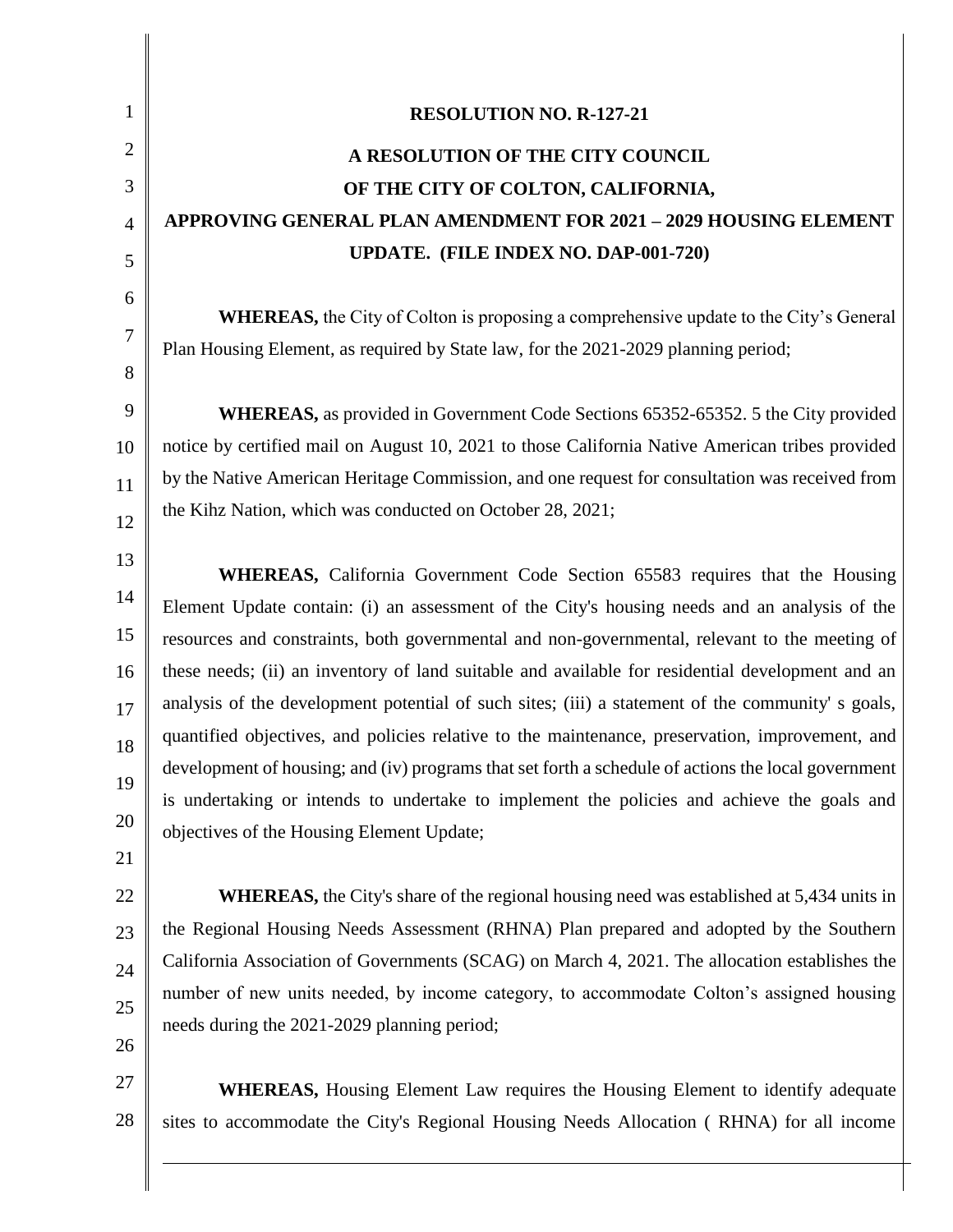City Council Resolution No. R-127-21 Page 2 of 6

1 2 3 4 5 6 7 8 9 10 11 12 13 14 15 16 17 18 19 20 21 22 23 24 25 26 27 28 - 2 categories, and the Housing Element Update identifies sites that can accommodate additional housing based on current zoning as well as candidate sites to be considered for rezoning such that the City will fully accommodate its need for additional housing as assigned in the RHNA; **WHEREAS,** The Housing Element Update was prepared in accordance with Government Code Sections 65580 through 65589; **WHEREAS,** The Planning Commission and City Council held a public meeting on October 26, 2021 to receive public testimony on the Draft Housing Element Update; **WHEREAS,** on August 5, 2021 the City submitted the Draft Housing Element Update to the California Department of Housing and Community Development (HCD) for review and comment, in accordance with State housing law (Government Code Section 65585); **WHEREAS,** on October 4, 2021 HCD provided written correspondence indicating that draft element addressed many statutory requirements; however, revisions will be necessary to comply with State Housing Element Law (Article 10.6 of the Government Code); **WHEREAS,** the Draft Housing Element has been revised to address HCD's comments of October 4, 2021 as described in the City Council staff report dated January 4, 2021, in compliance with State law; **WHEREAS,** a public notice of the December 17, 2021 City Council hearing to consider the proposed Housing Element Update was published in the San Bernardino Sun*,* posted on the City's website, posted at City Hall, and sent to all parties who have demonstrated an interest in the project, describing the project, date, time, and location of the hearing; **WHEREAS,** on January 4, 2021, the City Council held the duly advertised public hearing to receive and consider testimony on the proposed project; **WHEREAS,** the City Council has determined that the proposed 2021-2029 Housing Element update is internally consistent with the goals and objectives, and policies of the General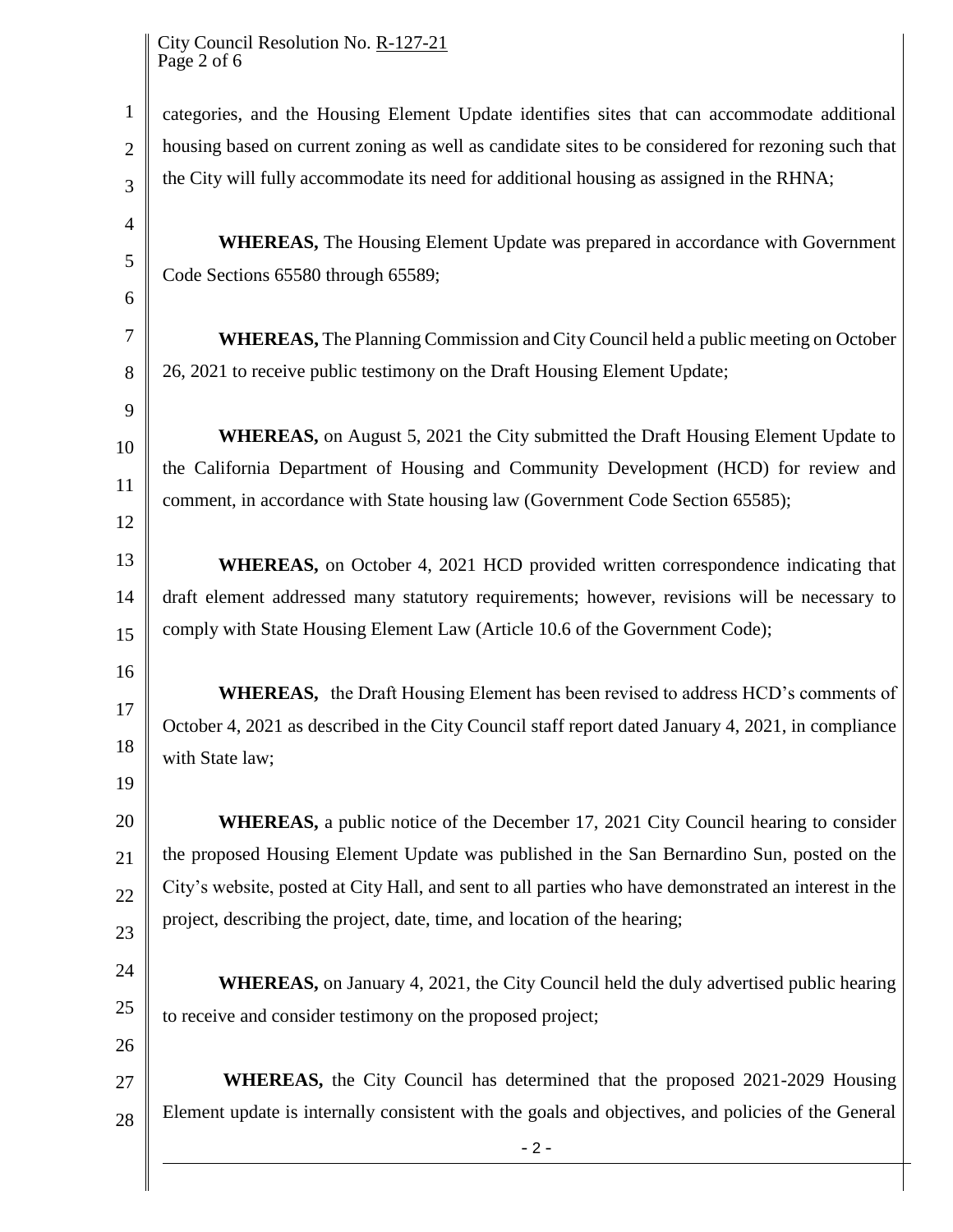Plan, particularly the Land Use Element. The Housing Element Update identifies adequate sites, including candidate sites for rezoning, to accommodate the Regional Housing Needs Assessment;

3

4

5

6

7

8

9

10

11

12

13

14

15

16

17

18

19

20

21

22

23

24

25

1

2

**WHEREAS,** the 2021-2029 Housing Element update is covered by the common sense CEQA exemption (CEQA Guidelines Sec. 15061[b][3]) which provides that CEQA applies only to projects which have the potential for causing a significant effect on the environment. Since no development project or other physical change to the environment would be approved by the adoption of the Housing Element, it can be seen with certainty that there is no possibility that Housing Element adoption may have a significant effect on the environment, and therefore is not subject to CEQA. Any proposed future amendments to City zoning regulations and the General Plan Land Use Element pursuant to State housing law, as well as future housing development projects, will be subject to additional review and appropriate documentation pursuant to CEQA;

**WHEREAS,** all other prerequisites to the adoption of this resolution have been completed.

## **NOW, THEREFORE, THE CITY COUNCIL OF THE CITY OF COLTON, CALIFORNIA, DOES RESOLVE, DECLARE, DETERMINE AND ORDER AS FOLLOWS:**

**SECTION 1.** Based on the entire record before the City Council and all written and oral evidence presented, including the staff report, the City Council makes the following findings:

- 1. The Housing Element Update is integrated and compatible with all other Elements of the General Plan, including the Land Use, Mobility, Noise, Open Space & Conservation, Safety, Air Quality, and Cultural Resources Preservation Elements in that it will not conflict with, nor affect the implementation of, existing policies and programs therein.
- 2. The Housing Element Update is reasonably related to the public health, safety and welfare because it guides and accommodates land uses and housing in accordance with regional and local population growth projections and the housing needs of all economic segments of the community.
- 26 27 28 3. Based on the entire record before the City Council of the City of Colton, all written and oral evidence presented has been considered and reviewed, and the Commission finds that the Housing Element Update is consistent with state law and General Plan Guidelines, will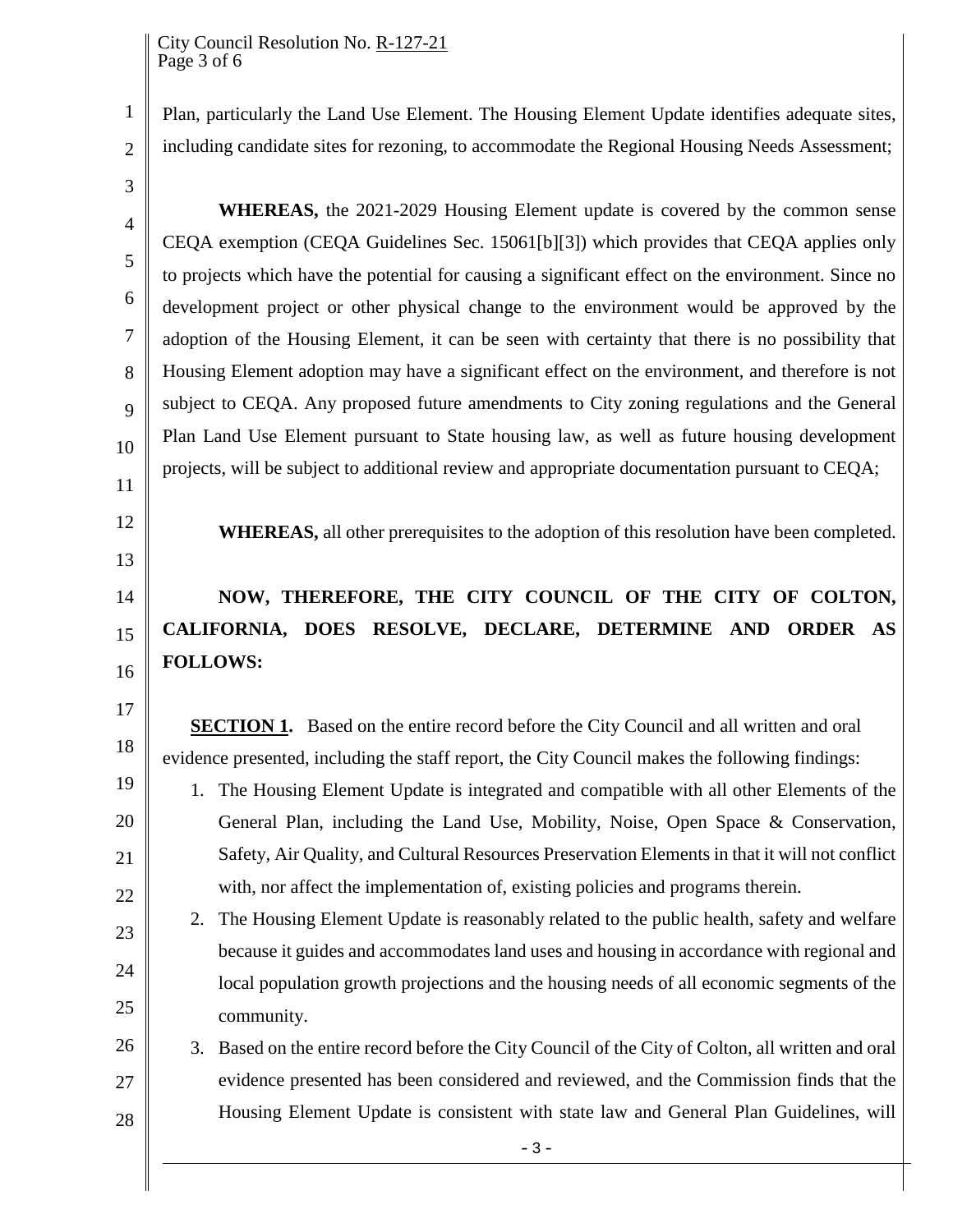promote the public health, safety, and welfare, and will leave the General Plan an integrated and internally consistent statement of policies.

3

4

5

6

7

8

9

10

11

12

13

2

1

**SECTION 2.** The City Council of the City of Colton, in accordance with the California Environmental Quality Act (CEQA), has found the 2021-2029 Housing Element update is covered by the common sense CEQA exemption (CEQA Guidelines Sec. 15061[b][3]) which provides that CEQA applies only to projects which have the potential for causing a significant effect on the environment. Since no development project or other physical change to the environment would be approved by the adoption of the Housing Element, it can be seen with certainty that there is no possibility that Housing Element adoption may have a significant effect on the environment, and therefore is not subject to CEQA. Any proposed future amendments to City zoning regulations and the General Plan Land Use Element pursuant to State housing law, as well as future housing development projects, will be subject to additional review and appropriate documentation pursuant to CEQA.

14 15 16 17 18 19 20 **SECTION 3.** Based upon the findings set forth in Sections 1 and 2 of this Resolution, the City Council hereby approves General Plan Amendment (File Index No. DAP-001-720), replacing the 2013-2021 General Plan Housing Element in its entirety, as shown in Exhibit "A" attached hereto. The City Manager shall transmit the adopted Housing Element Update to the California Department of Housing and Community Development ("HCD") for review pursuant to government code § 65585 (g). The City Manager, in consultation with the City Attorney, is further directed to make any clerical or technical changes to the adopted element as necessary to obtain a finding of substantial compliance with HCD.

21

26

27

.

28

22 23 24 25 **SECTION 4.** Certification/Publication. The City Clerk shall certify to the passage of the Ordinance and cause the same or a summary thereof to be published within fifteen (15) days after adoption in a newspaper of general circulation published and circulated in the City of Colton.

**SECTION 5.** The City Clerk shall certify the adoption of this Resolution.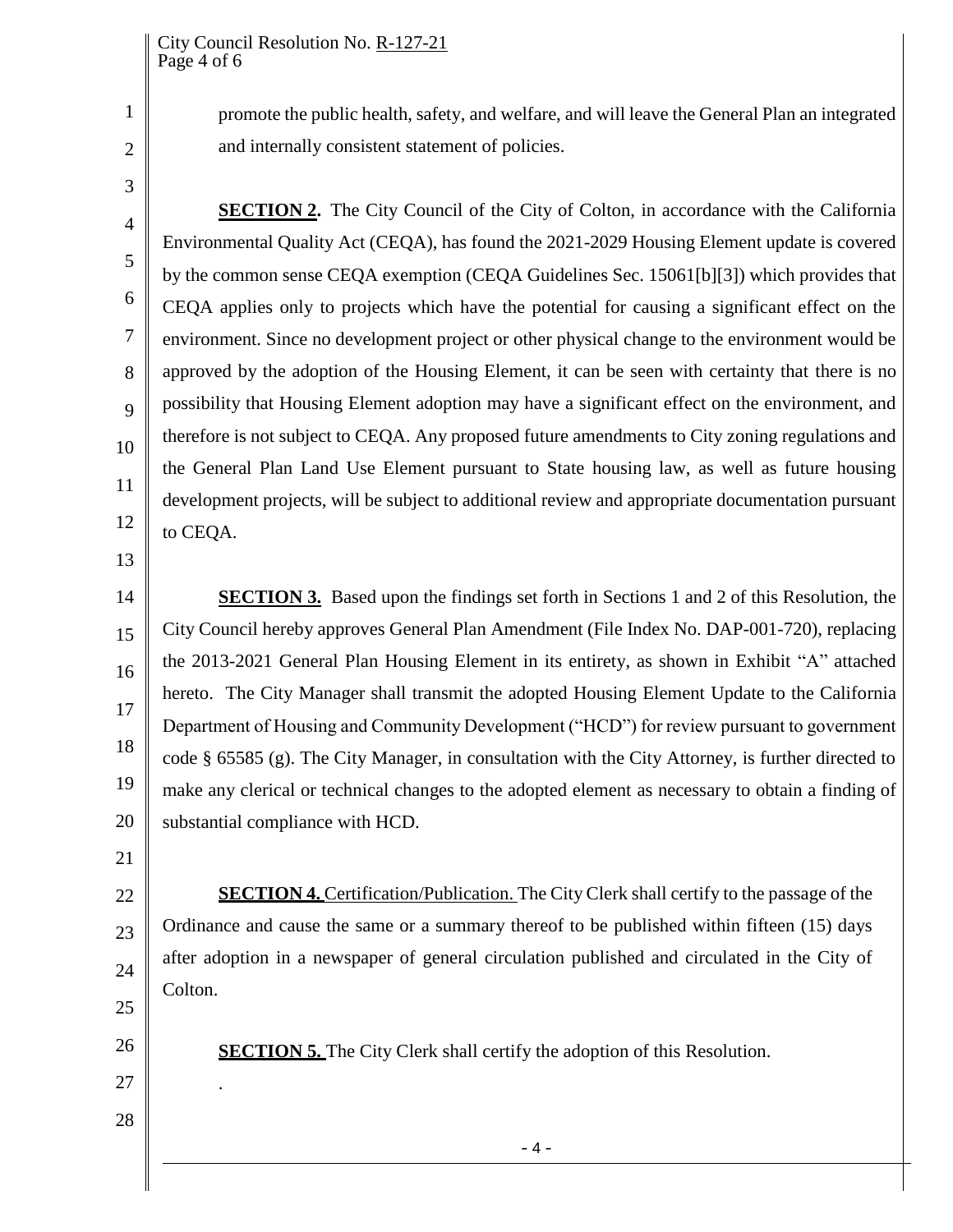| City Council Resolution No. <u>R-127-21</u><br>Page 5 of 6 |                |                         |  |
|------------------------------------------------------------|----------------|-------------------------|--|
| PASSED, APPROVED AND ADOPTED this day of ______, 2022.     |                |                         |  |
|                                                            | City of Colton |                         |  |
|                                                            |                |                         |  |
|                                                            |                | Frank J. Navarro, Mayor |  |
|                                                            |                |                         |  |
| <b>ATTEST:</b>                                             |                |                         |  |
|                                                            |                |                         |  |
| Carolina R. Padilla, City Clerk                            |                |                         |  |
|                                                            |                |                         |  |
|                                                            |                |                         |  |
|                                                            |                |                         |  |
|                                                            |                |                         |  |
| <b>APPROVED AS TO FORM:</b>                                |                |                         |  |
|                                                            |                |                         |  |
| Best Best & Krieger LLP<br><b>City Attorney</b>            |                |                         |  |
|                                                            |                |                         |  |
|                                                            |                |                         |  |
|                                                            |                |                         |  |
|                                                            |                |                         |  |
|                                                            |                |                         |  |
|                                                            |                |                         |  |
|                                                            |                |                         |  |
|                                                            |                |                         |  |
|                                                            |                |                         |  |
|                                                            |                |                         |  |
|                                                            |                |                         |  |
|                                                            |                |                         |  |
| $-5-$                                                      |                |                         |  |